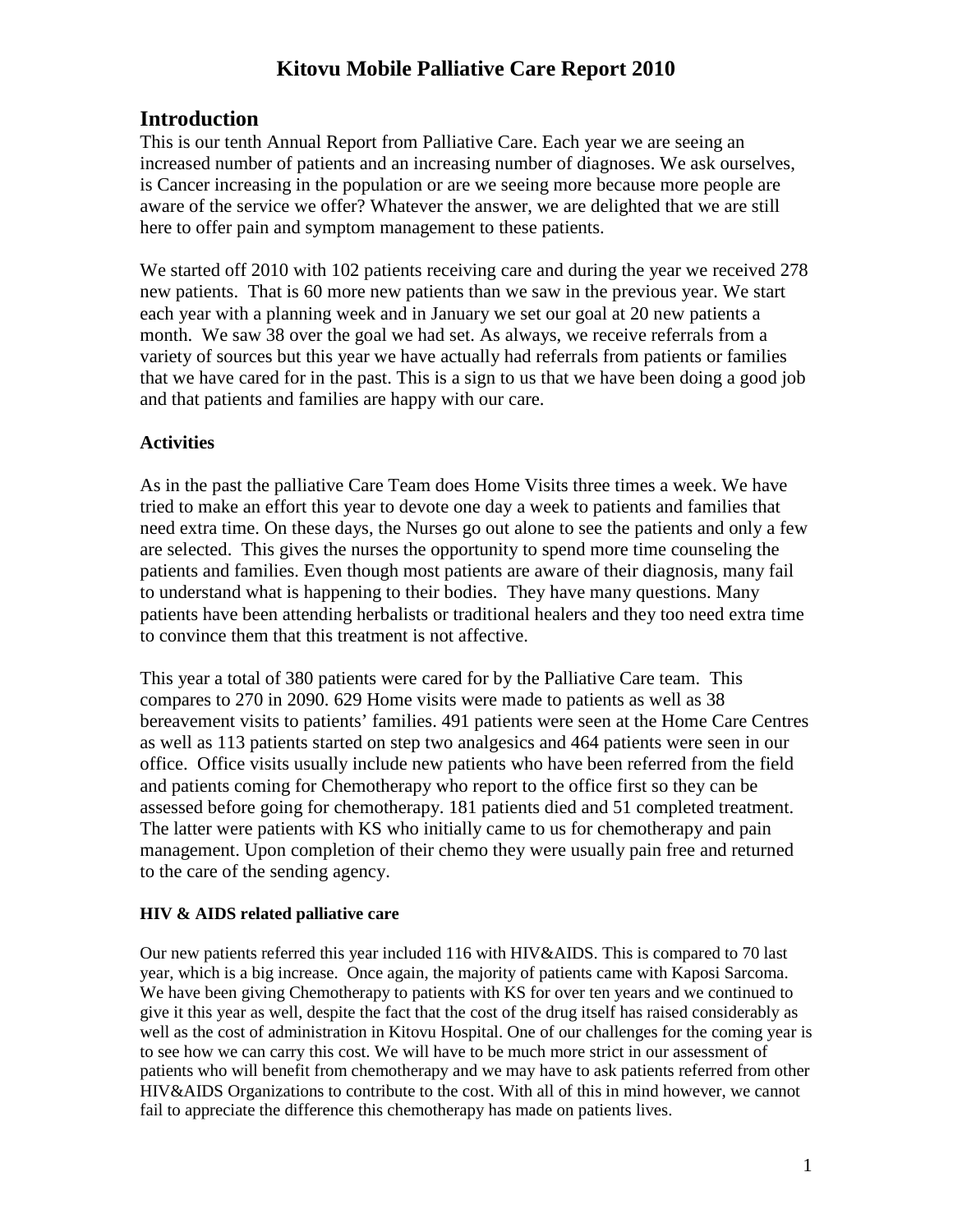**An example of this is the case of Joseph. Joseph is 9 years old and is HIV +ve. He was started on Antiretroviral drugs by one of our sister organizations in June of this year and in August they sent him to us because he had Kaposi Sarcoma. His KS was in his mouth, a large lesion on his tongue which was becoming progressively larger. When he came to us, he was a very sad little boy, suffering not only from pain but also from hunger as it was very difficult to eat with this mass in his mouth. He was a perfect candidate for chemotherapy, as we have found that KS of the mucous membranes responds very well to therapy. Joseph's mother was reluctant to bring him for chemo because of** 



**the cost of the transport but we convinced her it was necessary. After 3 doses, the KS was almost gone and both Joseph and his mother were both very happy as can be seen in this picture when Joseph came for his 5th and final dose. On his first visit he was unable to eat a sucker!** 



30 of our HIV&AIDS patients also had Cancer, frequently Liver or Cervix, Burkitt's Lymphoma, Squamous Cell Carcinoma of the Conjunctiva, tongue and Oesaphagus. These patients are always challenging as many of them are on Anti-retroviral drugs and are under the impression that the ART will act to stop their cancer as well as their HIV. It can take many hours of counseling to help these patients understand that ART has no effect on Cancer. This is, of course, with the exception of Kaposi Sarcoma which responds to chemo much better in combination with ART. If patients come to us with a primary diagnosis of Cancer and later learn that they are HIV+ve, we try to help them to understand that ART may in fact prolong their lives, but they may also prolong their suffering. Then it is up to the patient to decide whether to take ARV's.

#### **CANCER**

58% of our new cases this year suffered from Cancer. This is down from 65% last year. The Chart below shows those Cancers that predominated, yet we saw forty different cancer diagnoses.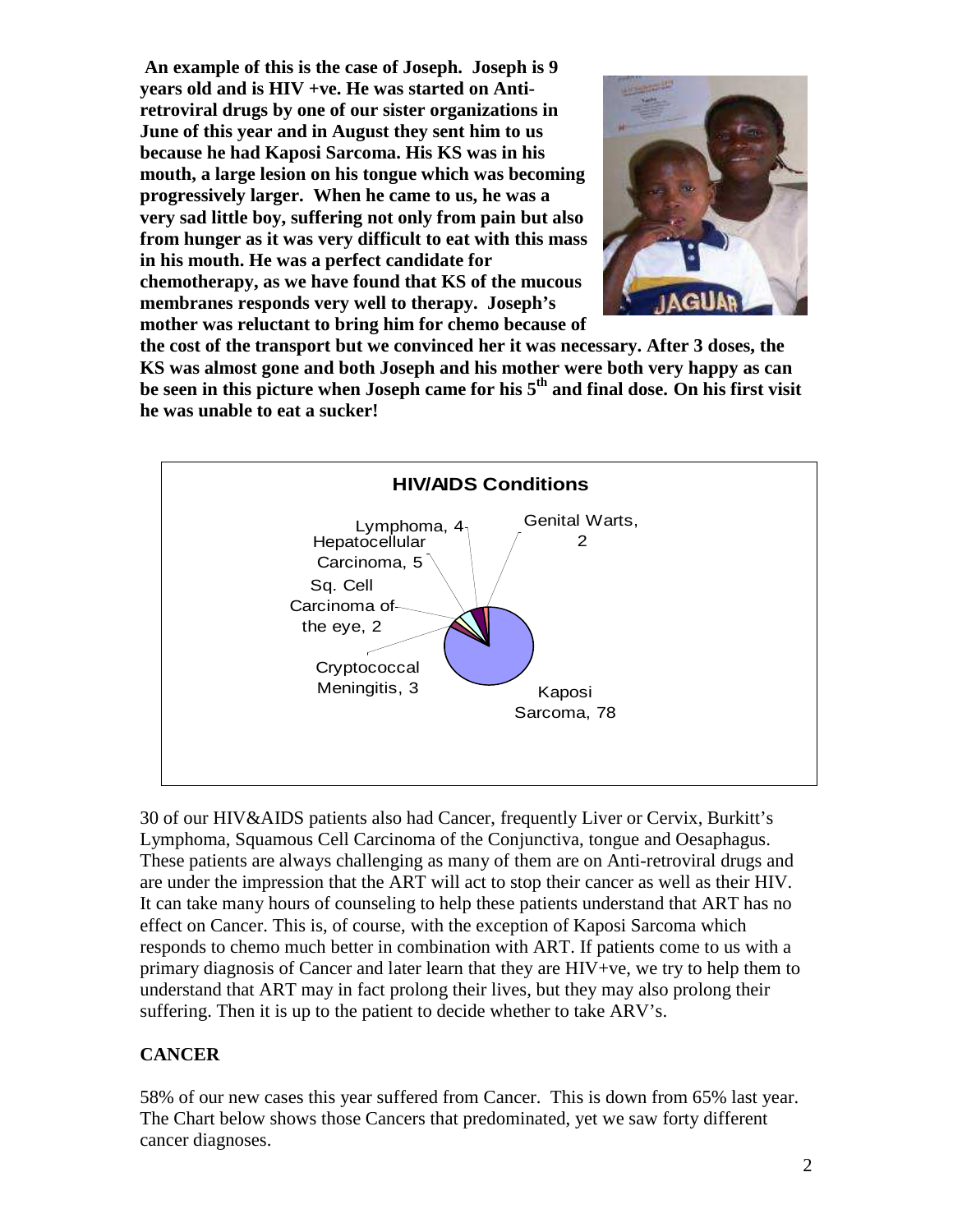

Cervix tops the list as always, but this year we have seen more Cancer of the Oesaphagus than Cancer of the Breast. At a recent PCAU workshop, a cardiothoracic surgeon gave a presentation on Ca. Oesaphagus and mentioned the dramatic increase being seen all over the country. The cause is not known, but it is thought to be due to the distilled spirits that people drink. He reported that 80% of the patients seen in the Cancer Institute Kampala come when it is too late for any intervention hence, the need for Palliative Care. We usually offer the patients a chance to have a gastrostomy tube inserted which means that they can go on feeding for some time. But many do not want any operation and we manage pain and symptoms with liquid morphine.



Appolonia was referred to us in March 2010. She was 70 years old and lived with her husband of the same age who was a paraplegic after a fall from a tree. Appo had Cancer of the Oesaphagus and was referred to us by Kitovu Hospital after having had a gastrostomy tube inserted. On discharge from the hospital, she weighed 26 Kg. She had no pain, just hunger! We visited regularly with maize meal and

soya. A neighbor who

happened to be one of our Mobile drivers supplied her with milk everyday from his cow. Every time we visited Appo she thanked God for the gift of life and for us! In October, Appo started experiencing pain and hyper-salivation which we treated with liquid morphine and atropine drops. Late in November she died, after eight months with her g-tube. Since we don't

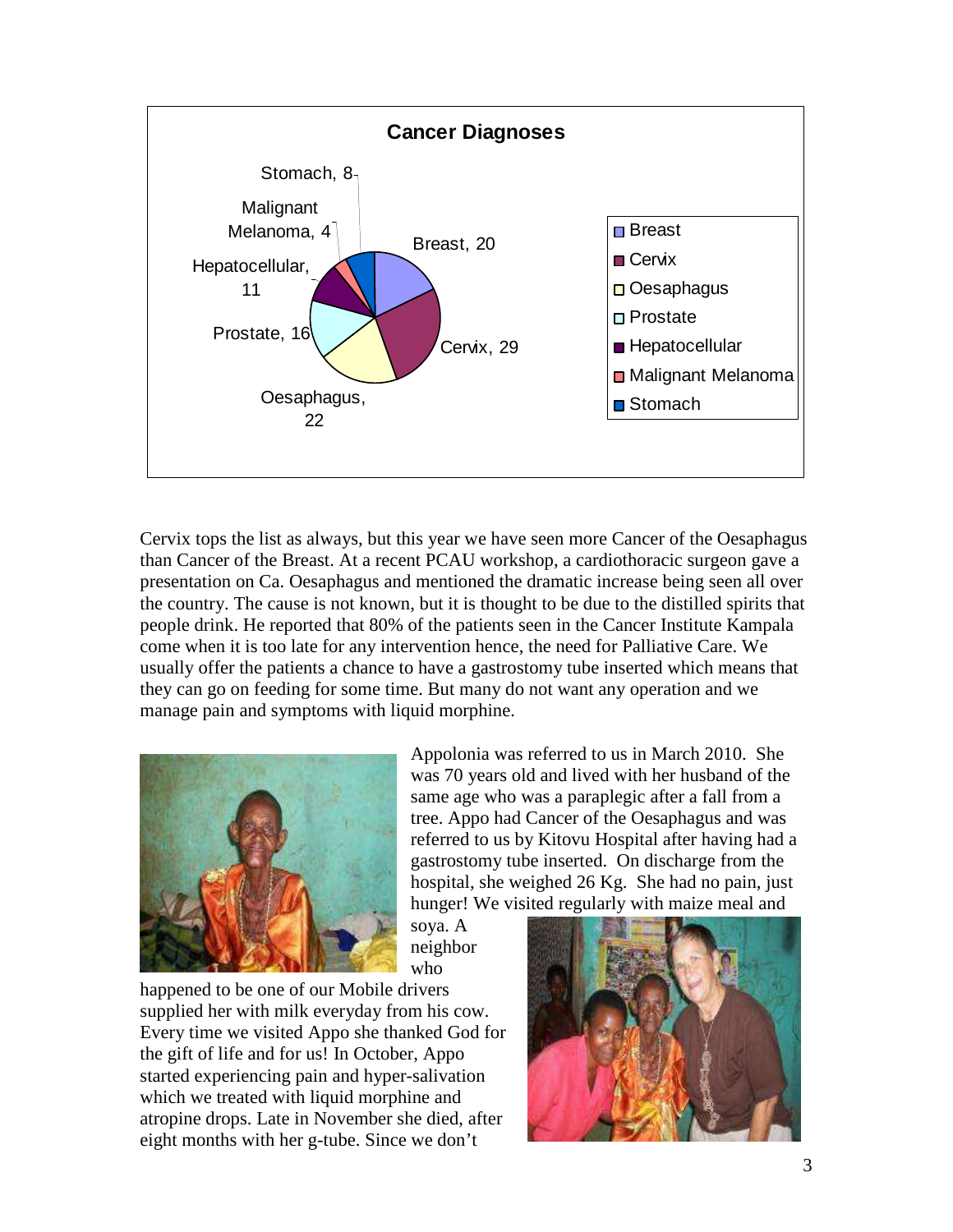carry a scale with us we never knew if she had gained any weight but until the end she was lively and energetic. She was a joy to visit and a real Palliative care success story.

The third most common cancer is Ca. Breast. We continue to see many women in very late stages but the most moving is a young woman of 24 who had a mastectomy for cancer in 2009 and presented to us in June with massive liver metastases. She is a mother of two and has left us to move back to Kampala to be with her husband and children. Each time we visit her parents, they say she is fine but we can't help but think that she is attending either an herbalist or a "prayer palace" and that we will eventually see her again.



One success story we can report is James, a 70 yr. old man referred to us by one of our staff. James had a large black growth on his foot which made it impossible for him to walk. He was reluctant to have surgery but we convinced him that the surgeon would make every effort to save some of his toes. And, in fact, he woke up to find all five toes still there. Doctor had been able to shell out the tumour (which was, as we expected, malignant melanoma) and James is now back at home. His friend tells us that every Sunday he insists on walking to the Cathedral for Mass rather than attending at the

local sub-parish. We have no idea if James tumour had metastasized but for the present he is a happy man and if he needs us in the future, he knows where to find us.

# **Children**

This year we cared for 14 children. The youngest is four, the eldest 17.

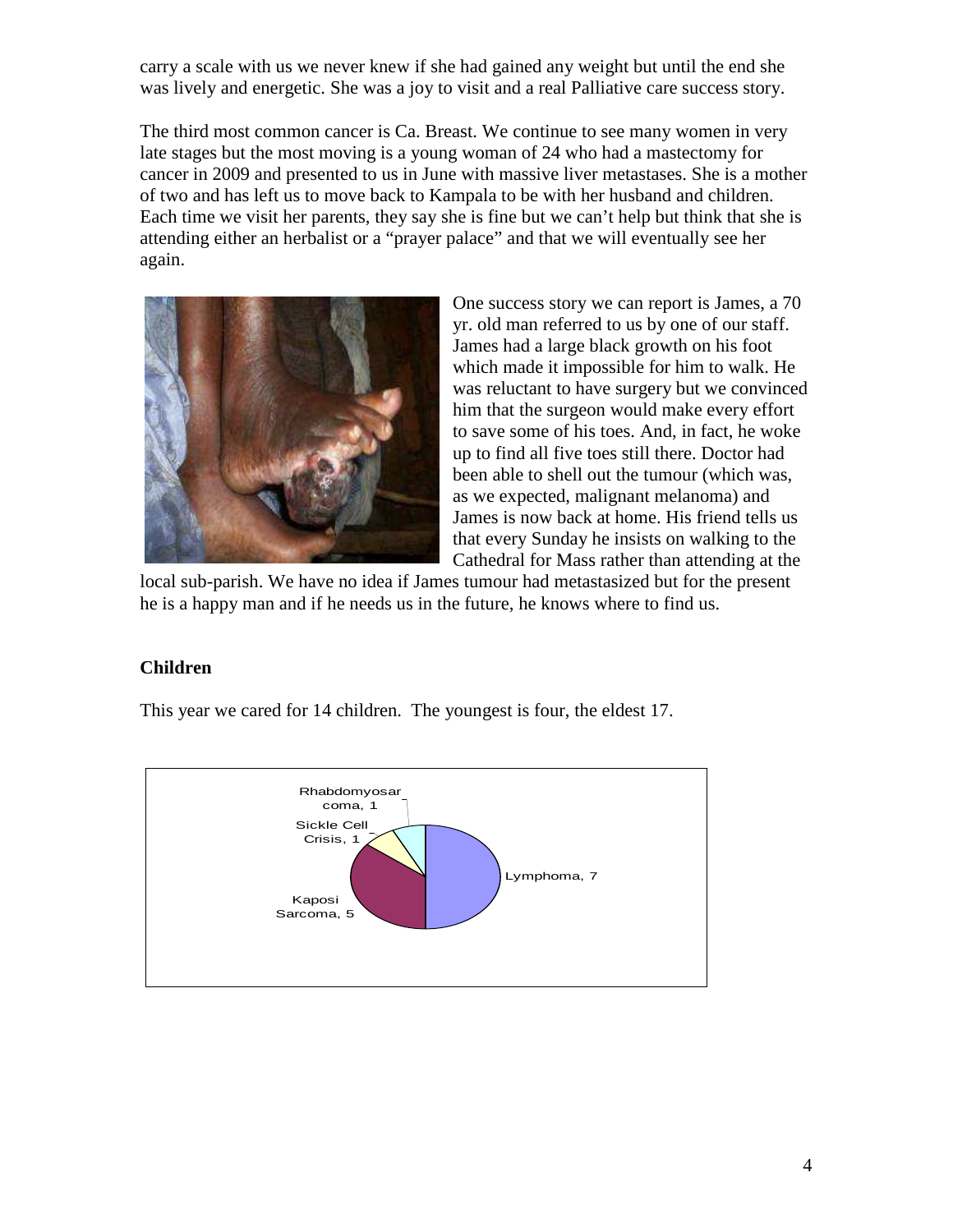As can be seen from the graph, the largest number of children suffered from Lymphoma, either Hodgkin's or Burkitt's. Unfortunately in both cases the children come very late for treatment and we can only offer pain and symptom management. If there is any hope that chemo will be effective we refer them to the International Hospital Kampala (IHK) which has a special service for patients who cannot pay for treatment. At present we have one

little boy of 12 on chemo for Hodgkin's Lymphoma. What often happens is that a child is diagnosed in the Government Hospital in Kampala and sent home to look for money to pay for the chemo. By the time they come to our attention, it is too late. We also have a four year old girl Maria, who came to us with advanced Rhabdomyosarcoma of her eye. We were able to send her for surgery which we supported and she is now at IHK for chemo and at last report her prognosis is good.

5 of our children came to us with Kaposi Sarcoma. And as has been described in the section on HIV&AIDS, their outcomes are usually very good.



#### **Patient Referrals**

As can be seen our referrals come from many different sources. The majority are hospital referrals, but family, self and our Community Workers make up almost 30%. Family members hear about us when the Nurses sensitize different groups and when they see us visiting a neighbor or friend. This year we had the opportunity to do an hour radio programme about Palliative Care and this brought a good response from people in the community.



#### **Hospital Referrals**

We, in turn, make referrals throughout the year. As already has been said, we sent 70 patients with Kaposi Sarcoma to Kitovu for Chemotherapy. 24 patients were sent to Kitovu Hospital for various procedures, gastrostomy tube insertion, supra-pubic catheter placement, biopsy and x-rays. 2 children were sent to CORSU, the Children's Hospital in Kampala for surgery. 3 patients were sent to IHK for chemo, 3 to Mulago Kampala for Radiotherapy and 2 patients to the Eye clinics in Mbarara and Kampala.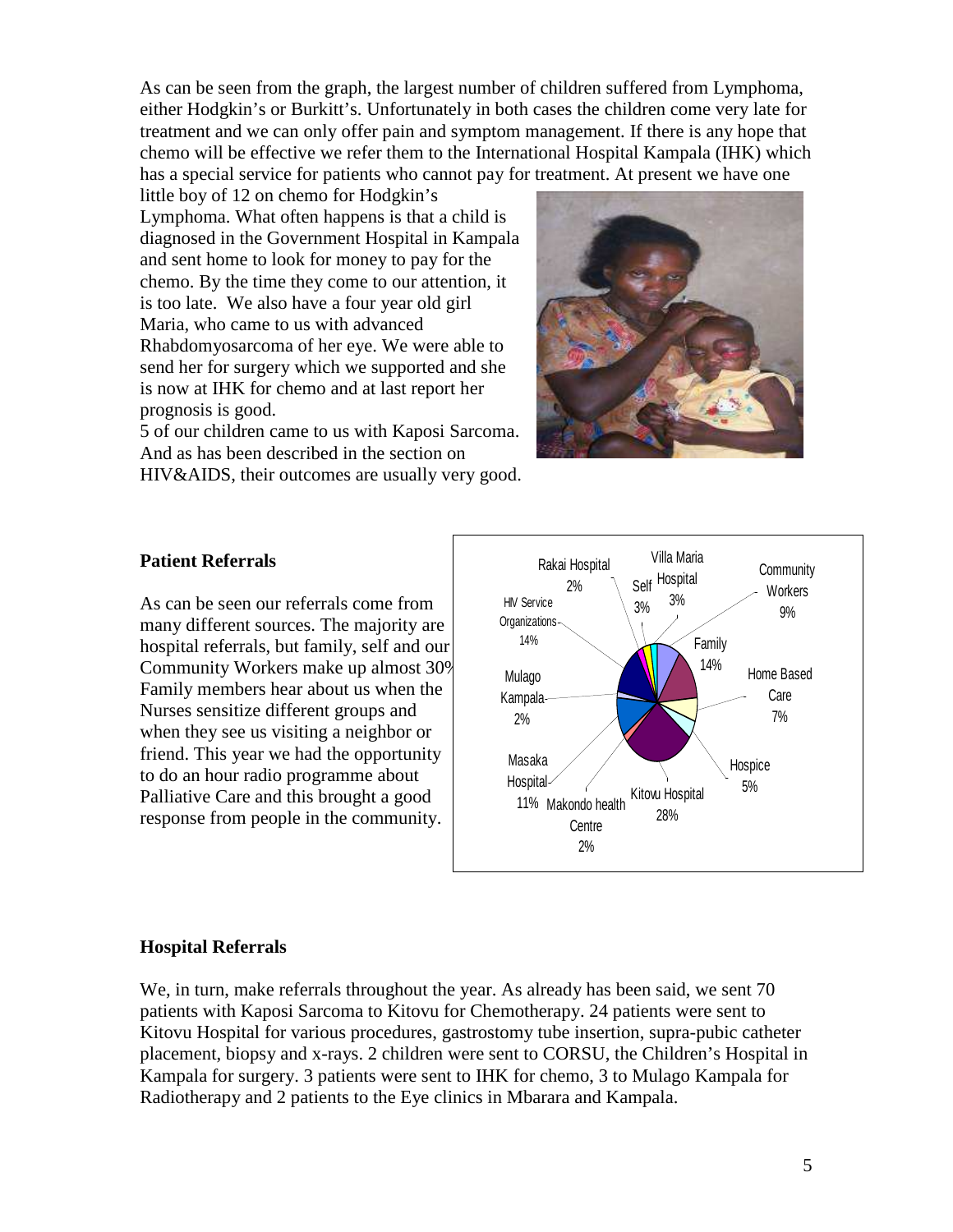#### **Social Care**

We have always been aware that medication alone is not enough for total care. Most of the patients we care for are very poor and when we visit them we always take a supply of food and other basic necessities. Food is particularly necessary for those patients receiving chemotherapy since they cannot have the chemo if their haemoglobin is too low. These patients are usually given, soya meal, milk powder and sometimes money for eggs. A good example of this is a patient named Silas, a man of 41 who was referred to us by another AIDS Organization. The first day he came, he was carried to our office by his two wives. He had Severe KS in his mouth; he had been unable to eat for weeks and was cachectic. Furthermore, his Hgb. was only 8.5 (we like to see it over 11). We sent him home with liquid morphine for his pain, Iron, Vit C and Folic Acid to strengthen his blood and milk powder, soya and maize meal, sugar and money for eggs. Three days later one of the wives came in to say she was worried because he wasn't eating and he was cold. We gave her a blanket for him and told her how to make drinks with the soya, milk and sugar and to try and get him to take these. It was a Friday and we promised to come and see him on Monday. I was sure that he was going to die over the week-end so on Monday morning we phoned and his wife said he was a bit better! When we went out, we were surprised to find him much better. He started his chemo two weeks later accompanied by both wives. By the time he was coming for his third dose he was unrecognizable. His mouth had cleared about 60% and he came on his own for his chemo. Had it not been for the food supplements, I am sure we would have lost Silas but in January he will receive his last dose of chemo and we will happily say good-by.

Over the year we have supplied: 54 Blankets, 996 pieces of soap, 514 kg. Maize flour, 276 kg sugar, 274 kg rice, 48 kg. Milk powder and 50 kg soya flour. In addition to nourishing food we also carry suckers for the children. This started several years ago when a group of children in Ireland actually sent us suckers for children. We saw how happy it made the children as well as their families. It makes the Doctors visit pleasurable despite the reason for the visit. The primary Teacher who first sent the suckers continues to tell her classes about the children in Africa and every year we get a big bag of coins that the children have given.

As well as food, blankets and soap, we have also constructed a house for a patient whose house was collapsing and put a new roof on another. We supply crutches for those KS patients who need them and we have a wheel chair that has been used by three of our patients with paraplegia secondary to Cancer of the Prostate this year. All these added extras go towards improving the quality of our patients' lives.

 And our care extends beyond the death of the patient. Monica was a widow with three children whom we had arranged to pay school fees for some years previously but now, only one boy remained in school. The two girls had dropped out to care for their mother. When Monica died, it was a challenge to know what to do about the children. The boy was doing P7 and was in a boarding school so that wasn't a problem. But the two girls were now left alone in the house with an older brother who worked as a mechanic and could not be responsible for them. The elder girl, Josephine, is 16 and had left school for several years so there wasn't really a possibility for her to return. The younger, Agnes was 9 and had left P2 the year before. What to do?...... Very generously, our Palliative Care Nurse, Resty offered to take Agnes into her home where she could continue school and Aloysius, our driver said that Josephine could come to live with his family as his wife teaches hairdressing and this would be excellent training for her. Apart from the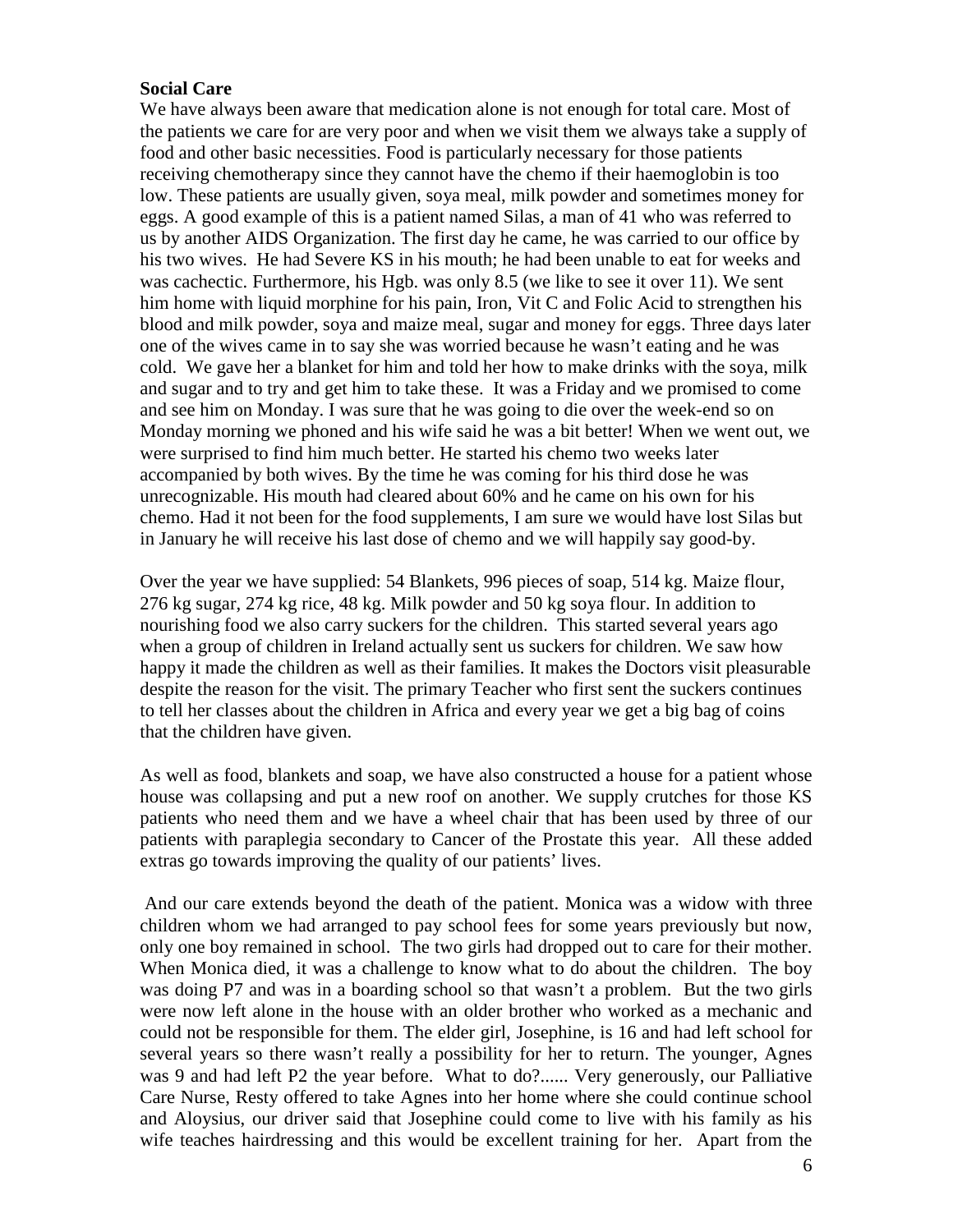education aspect, placing these children in stable loving homes will go long way to healing all they have suffered over the last few years caring for their mother.

Our social welfare budget line also includes money given to patients for transport to the hospital if necessary, hospital bills and occasionally money for extra food that we don't have.

#### **Organizational Development**

#### **Community Workers (CWs) training**

In the past few years we have been doing sensitization workshops in parishes throughout the Diocese. This year we decided to go back to refreshing our CWs and Expert Clients. Some of this was done at the monthly meetings of the CWs and three full day workshops were arranged for CWs in those Districts where we felt that patients were not being referred. At these workshops, health care professionals from Health centres in the area were also invited. In all 491 people attended.

## **Counseling Courses**

Counseling Department invited us to speak at 4 workshops they were giving for Teachers. 144 teachers attended and enthusiastically received the information. One teacher referred her own mother, a woman of 62 who had been having vaginal bleeding for two years. She had attended several doctors but received no diagnosis or treatment. When we went to see the woman, it turned out that she actually had had a biopsy done two years previously but the Doctor never gave her the results. We encouraged her daughter to demand the pathology report and it was endometrial carcinoma. We immediately referred her to the Gynecologist in Kitovu who did a hysterectomy. Thankfully the cancer had not spread and the woman and her daughters are so grateful that they were exposed to Palliative Care even though they don't need it now!

#### **Continuing Medical Education (CME)**

6 CME sessions were carried out in 4 Hospitals, 1 in Rakai Health Services and 2 in Bikiira Health Centre. We contributed to Health Care professional workshops given by the Palliative Care Association of Uganda (PCAU) given to Senior Staff from 5 Hospitals in the Central Region, 1 session with TASO Masaka, and 1 given for Masaka Regional Referral Hospital. Participating in these workshops is mutually beneficial as they come to know what services Kitovu Mobile offers and we are put in contact with patients needing those services. It is hoped by PCAU that eventually all large hospitals will have active Palliative Care Teams and these workshops and seminars are directed to that end.

#### **Meetings and Courses attended**

- The Palliative Care Team attended 6 PCAU quarterly Up-dates, four in Kampala and two in Masaka. At one of the Masaka meetings we presented our experience with chemotherapy in Palliative care.
- Dr. Simmons is a member of the Palliative Care Country Team which meets quarterly. She also took part in an AIDSTAR follow-up workshop and contributed case studies for the Training Guide
- Three Kitovu Mobile Staff, two nurses and one Counselor attended the Pediatric Palliative Care Course offered at Mildmay Uganda.
- One Nurse attended the Hospice Health Care Professionals Course.
- One PC Nurse attended a week's course on Data Management sponsored by Trocaire in Nairobi.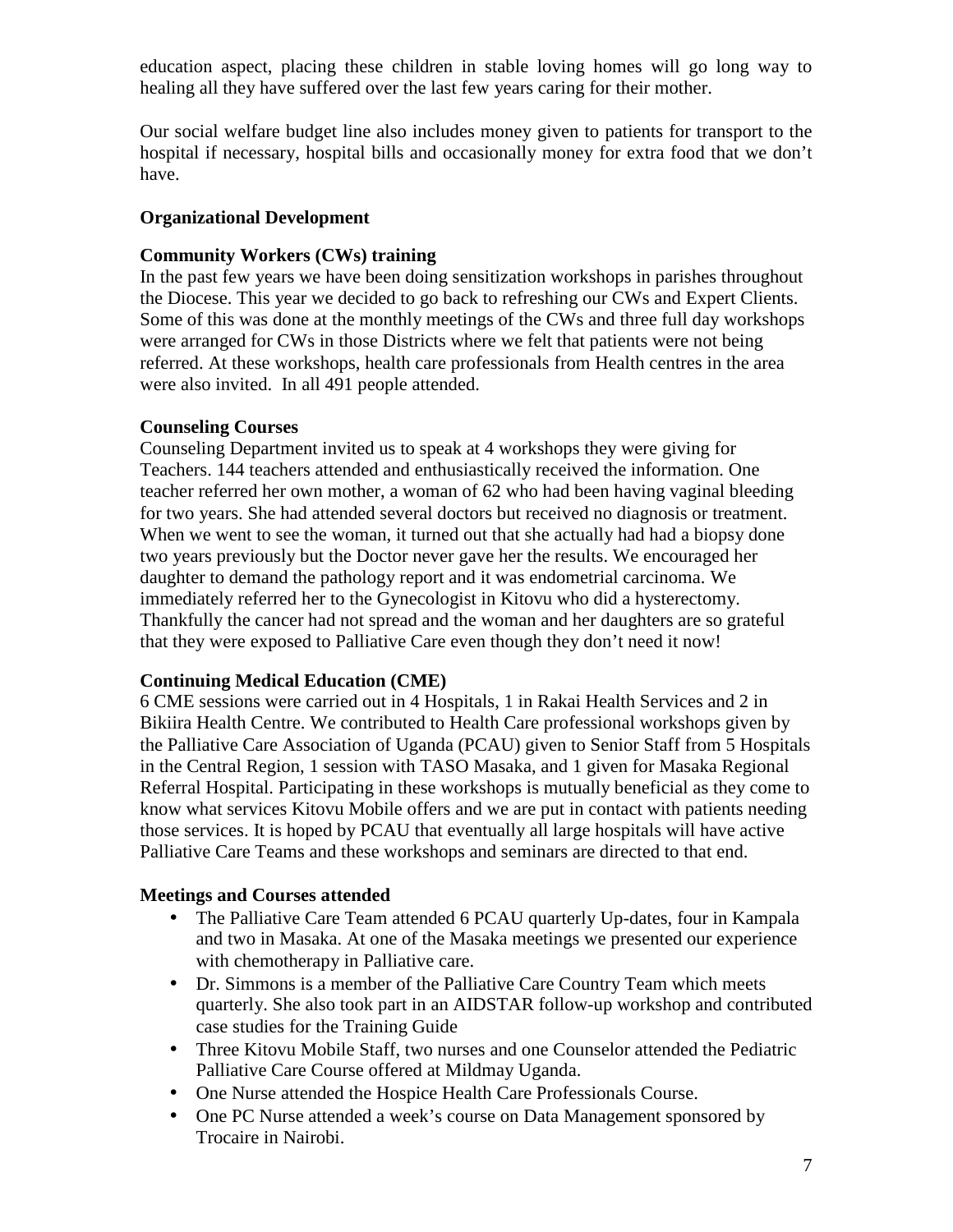A highlight of the year was the opportunity for all the four Palliative Care Team staff to attend the  $3<sup>rd</sup>$  APCA Conference in Namibia. It was a truly enriching experience. Dr. Simmons presented a paper on The Spectrum of Palliative Care in HIV&AIDS. This paper was well received, as many of the participants were from countries where not only Palliative Care, but HIV&AIDS work is just getting started. Our ten year experience gave valuable information for those starting out in this all important work. We are particularly grateful to the Diana Memorial Fund for sponsoring our staff to attend this Conference. It was a reward for their very dedicated work in a stressful field.

#### **Visitors**

Hospice Uganda sent two groups of students from their Clinical Palliative Care Course. Five students were in each group and they spent two weeks with us. Kitovu Mobile is an excellent exposure for these students as they have the opportunity to see the full spectrum of HIV&AIDS care, including ART as well as how Palliative Care has been grafted on to the programme. The students this year came from far afield, Districts in Northern Uganda as well as one student from the democratic republic of Congo.

We had three groups of visitors come to film our work. The palliative Care Association of Uganda sent a group from their partner organization in Indian, US. They came out with us on home visits and saw Palliative Care at the grass roots. Their plan was to create a film to be shown for fund raising purposes in the U.S.

Hospice Africa-Uganda sent a group from the National Hospice Association of Ireland. This group was documenting the work of Hospice and since we are their partner and an excellent illustration of how Palliative Care can be grafted onto an HIV&AIDS programme, Hospice felt that it was important to include our work in their filming. They hope to produce a documentary to be televised nationally in Ireland.

A third group came from the University of British Colombia in Canada. These were students making a documentary about Palliative Care in resource poor settings. They chose Uganda, India and Afghanistan. Once again, our programme was chosen because of its unique combination of Palliative Care for both HIV&AIDS patients and Cancer patients in a Home Care service in a rural setting.

#### **Challenges**

#### **Morphine**

The greatest challenge of the past year has been the scarcity of liquid morphine. For the past years, morphine has been supplied free from the Ministry of Health. In March of this year morphine powder became scarce until June when it was not available at all. We were forced to improvise by using MST, sustained release morphine tablets. Since these had to be purchased at quite a high price (45,000 Ug shs; approx. 12 Pounds for a month supply for one patient) it put a strain on our budget. However, there was no way that we could tell patients already on morphine that it was no longer available. With new referrals, we initiated their treatment with codeine tablets. Codeine does give pain relief, though not as good as morphine, and it too is costly  $(19,000 \text{ Ug} \text{ shs}$  approx.  $= 5 \text{ pounds}$ to 38,000 Ug shs approx. 10 Pounds a month). Furthermore, it is much more constipating and thus our bill for laxatives also went up. In August we made an agreement with Hospice Africa to purchase liquid morphine from them as they still had a supply. This eased our problem slightly, especially for patients who had to have liquid morphine like